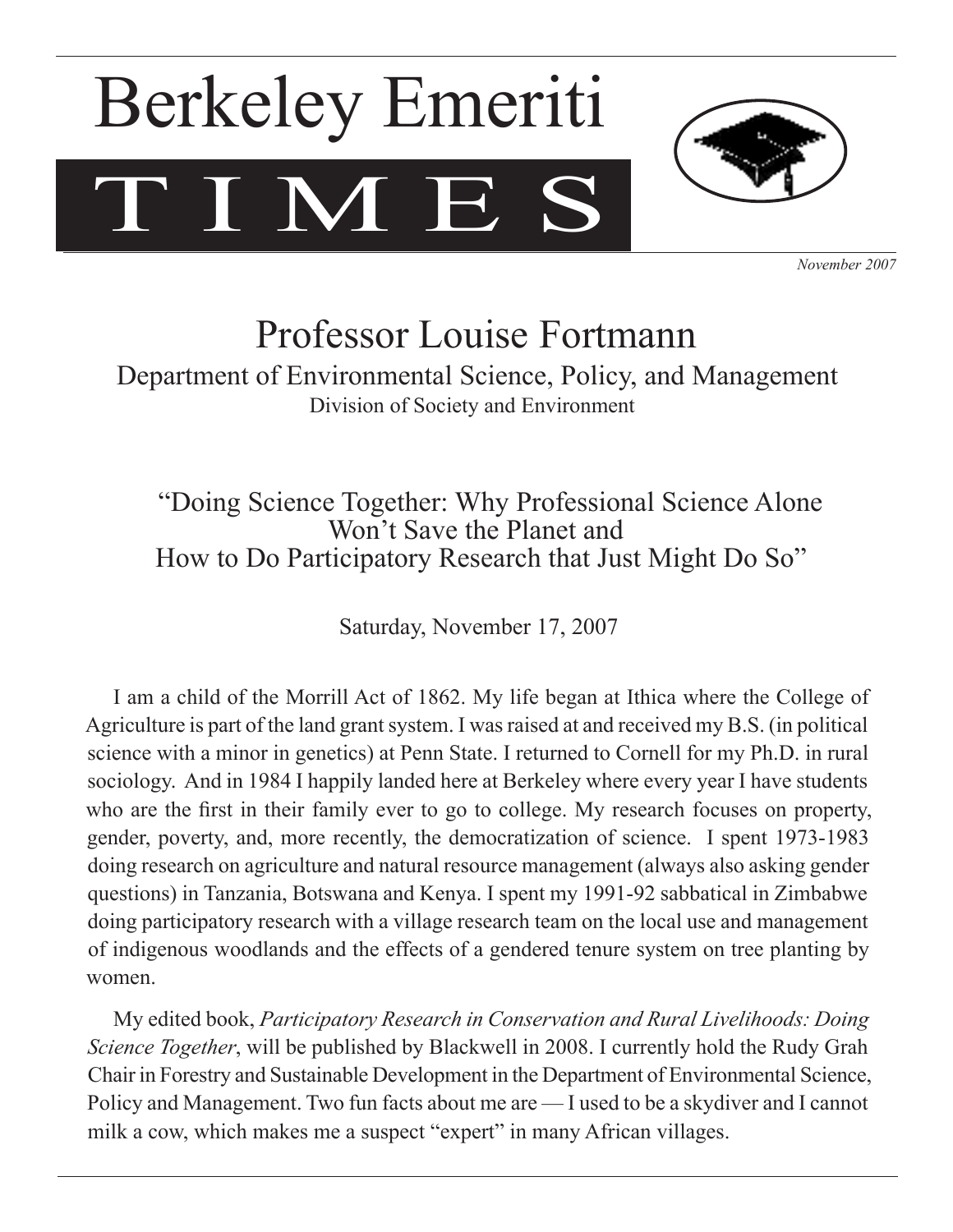#### UCB EMERITI ASSOCIATION EXECUTIVE COMMITTEE 2007-2008

President Richard Malkin

First Vice President George Goldman

Second Vice President George Leitmann

Treasurer Lawrence Grossman

> Secretary Ann Jensen

Berkeley Emeriti Times Editor Claude Babcock

> Members at Large John Helms Richard Herr Jack Hirscho John McNulty Karl Pister

CUCEA Representative Errol Mauchlan

Past UCBEA Presidents Errol Mauchlan Louise Taylor Larry Waldron

Stewards Betty Carpenter Sue Cork Mary Dee Vermeulen

Mailing Address UC Berkeley Emeriti Association 2 Boalt Hall, # 7200 Berkeley, CA 94720-7200

UCB Retirement Center Shelley Glazer, Executive Director André S. Porter, Administrative Specialist *TBD*, Adminstrative Specialist

Office UCB Retirement Center 2 Boalt Hall, # 7200 Berkeley, CA 94720-7200 Telephone 510/642-5461 Fax 510/643-1460



Published before each meeting of the UC Berkeley Emeriti Association: To provide closer networking for members with meeting announcements, meeting reviews, executive committee actions, pertinent campus news, and to reach out to members who cannot attend the meetings. Editor: Claude Babcock Phone: 510/848-3368 Email: cbabcock@berkeley.edu

# ROOTS – THE INDISPESIBLE SUPPORT OF TERRESTRIAL PLANTS

On September 8, 2007 Professor Lewis J. Feldman of the Department of Plant & Microbial Biology revealed to those attending the UCBEA meeting fascinating insights into the form, function and behavior of roots, the usually unseen part of higher plants.

We are sometimes made aware of roots, particularly tree roots, only when they disrupt the soil surface causing damage to sidewalks and curbs. Feldman noted that cities often list species that may not be planted as street trees because of their known tendency to heave sidewalks and curbs.

Roots embedded in the soil provide the physical support enabling plants to extend their stems and leaves well above the ground, facilitating light absorption and exchange of gases essential to photosynthesis. (Aquatic plants do not rise above the water surface because, unlike soil, water cannot support static shearing stresses.) However, Professor Feldman showed remarkable examples of above ground roots: buttress roots in tropical trees extending to the trunk many feet above the ground to resist wind forces; upward growing roots that provide aeration for submerged roots; orchids roots that grow on other plants; roots on palm stems that become thorns protecting the plant; ivy roots that exude a tenacious glue anchoring the stems to walls and other plants.

Some roots store nutrients for the plant's purposes that also are harvested for human use, for example, carrots, beets and sweet potatoes.

A vital function of roots is their relentless activity in providing water and mineral nutrients to the plant. Diverse patterns of root distribution are exhibited that exploit conditions existing in the soil. Shallow spreading roots harvest water near the soil surface. Vertically penetrating roots seek water deep in the soil. Very fine root hairs, numbering billions on a single plant, greatly increase the root surface area for absorbing water and nutrients. We were told that a single wheat plant may have an absorbing root surface of as much as 400 square meters!

Downward growing roots are able to detect the direction of gravity by cells in the root cap containing dense starch grains that settle to the lowest part of the cell – a simple system that resembles an orientation mechanism in the human inner ear that uses calcium rather than starch. Experiments conducted on the space shuttle show that roots grow randomly in minimal gravity. However, results have been confounded by the small accelerations to the craft imparted by movements of the crew, giving constantly changing micro gravitational signals that are that are followed by the roots sensitive detection system. This complication suggests that more definitive results might be obtained at lower cost in unmanned space vehicles.

On the roots of some plants of the pea family there are nodules housing bacteria that convert the abundant atmospheric nitrogen gas into a mineral form

*Continued on next page*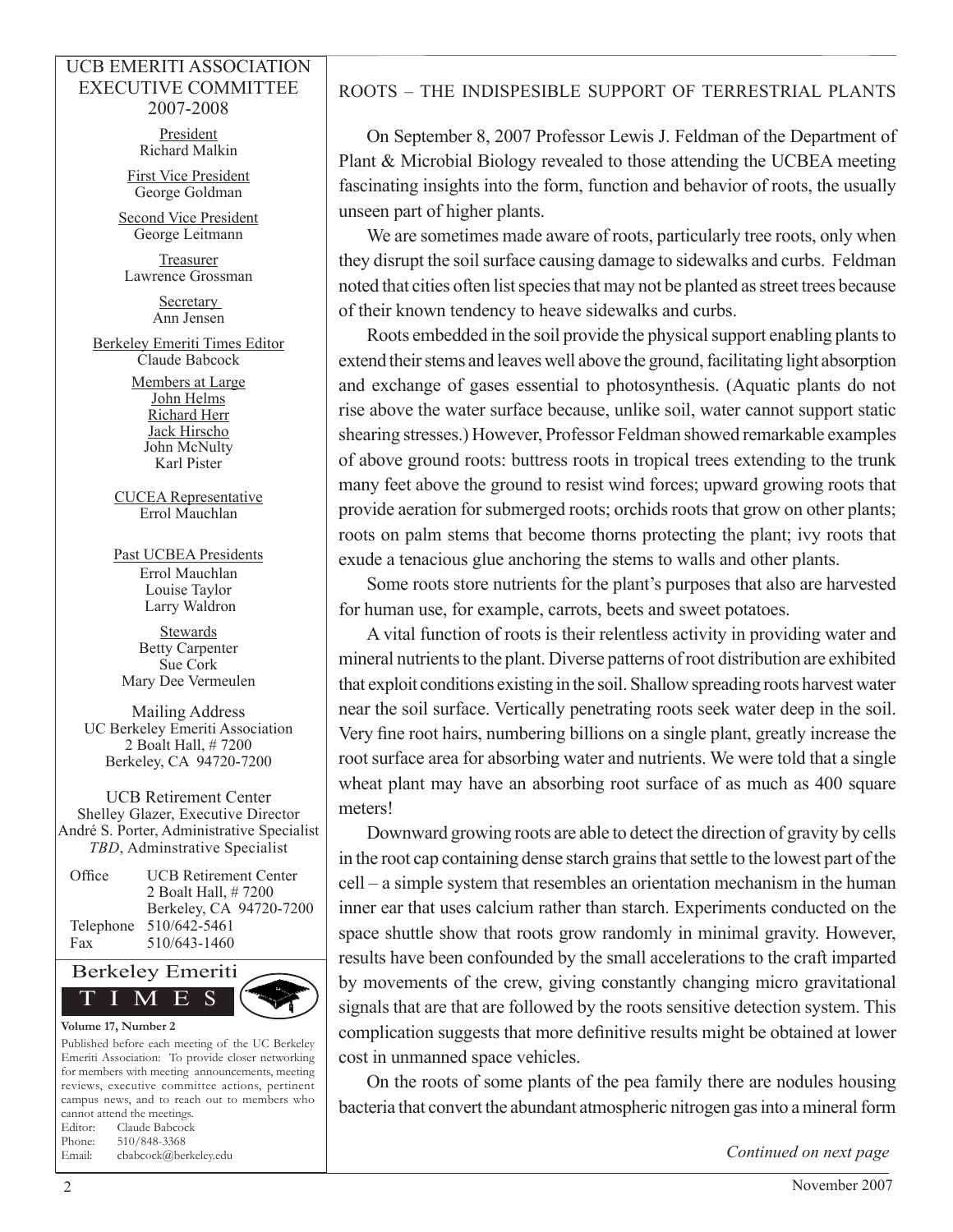# *Roots, Continued from previous page*

that fertilizes the plant. In return the bacteria are sustained by nutrients from the plant. Currently plant and microbial scientists are attempting to genetically confer this symbiotic association on other crop plants, eliminating the need to get optimal production by application of nitrogen containing fertilizers.

Professor Feldman's presentation reminded his listeners that study of roots not only has practical applications for plant cultivation, but also is a challenging research area.

# *Larry Waldron*

# **Have MLS Will Travel**

 It is a world apart from the parsonage of the Bronte sisters to Mill Valley, Marin County and the parsonage where Ann Jensen grew up. One of the new members of the Emeriti Association Executive Committee, she remembers the small, close community of her childhood leaving the house with a call that they were going hiking to Stinson Beach, being acquainted with all the small shop owners, knowing where your grade teacher lived so you could go "trick or treating" there, and spending many hours at the local library.

 Leaving Marin, she attended and graduated from Occidental College in Los Angeles, then moved to Alameda County where she met her future husband, Joe, when both were counselors at Juvenile Hall. The next fifteen years were spent raising two children and enjoying time with her husband, now a general contractor.

 In 1980 she attended the Library School at Berkeley, and except for one year at Stanford in the Physics Department library, she has spent her entire professional career at University libraries—Lawrence Hall of Science, Engineering, and Mathematics and Statistics.

 Ann is presently on call-back at the Office of the President working with Google and Microsoft on their proposals for digitalizing University books and periodicals.

 That position is over at the end of the current academic year. Perhaps you may see the Jensens on your next Untour in Europe. Special places are calling to them.

### **Dues Due**

Persimmons, pomegranates and pumpkins at the green grocer - it must be time to pay Emeriti Assocition dues. The Emeriti Times in your hand should have a year printed on the address label. The number 2007 indidcates you have paid dues through December of this year. Some of you have numbers that go out through the two thousand teens. Those are persons who don't flinch at green bananas.

Why pay dues when you can participate in Retirement Center events and receive enticing discounts without paying dues? A portion of your dues goes to CUCEA, Council of the University of California Emeriti Associations, which "lobbies" the President's Office on matters regarding health and welfare policies and benefits. A portion of your dues supports the UC Berkeley Emeriti Association on local campus issues, most especially parking. Your president acts as an on-going Berkeley lobbyist.

Dues are only \$15/year. You can pay at the Novermber 17th luncheon, or you can mail your dues (payable to UCBEA) to UCB Retirement Center, 2 Boalt Hall #7200, Berkeley, CA 94720-7200. Please remember to indicate the years to be covered in the memo area of your check.